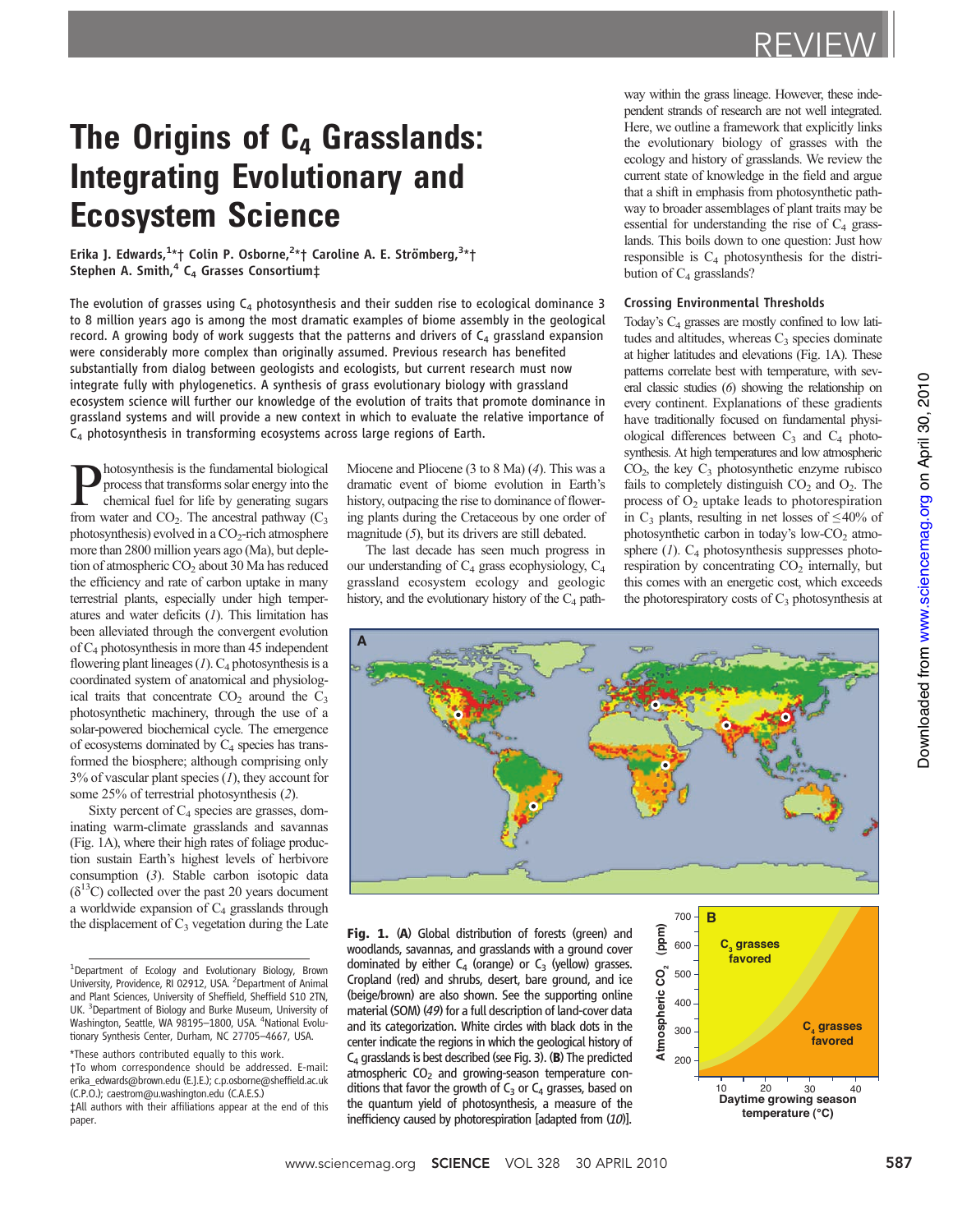high  $CO<sub>2</sub>$  and low temperatures  $(7, 8)$ . All else being equal,  $C_4$  grasses will therefore outperform  $C_3$  grasses below a critical threshold in  $CO<sub>2</sub>$ , the level of which depends on growingseason temperature (Fig. 1B)  $(7, 8)$ . By saturating rubisco with  $CO<sub>2</sub>$ , the  $C_4$  pathway also allows the enzyme to achieve maximum catalytic rates under high-light conditions (9); conversely, the overall  $C_4$  advantage is often lost in shaded forest understories, where cool conditions improve the quantum efficiency in  $C_3$  species (7).

This functional model forms the central basis for understanding the current distribution of  $C_4$  grasses and grasslands (Fig. 1A) and the general absence of  $C_4$  grasses from forest understory habitats (10). It explains glacial-interglacial cycles of C4 grassland expansion and contraction  $(10)$  and underpins forecasts of future impacts of global change on Earth's  $C_3-C_4$  balance (11). The extension of this model to the geological past generates the hypothesis that declining atmospheric  $CO<sub>2</sub>$  drove the displacement of  $C_3$  plants by  $C_4$ grasses (4, 8, 10). Because lower temperatures reduce the crucial  $CO<sub>2</sub>$ threshold for a  $C_4$  photosynthetic advantage (Fig. 1B),  $C_4$  grasslands should have appeared first in the tropics at 350 to 550 parts per million (ppm)  $CO<sub>2</sub>$  and then spread to higher latitudes as  $CO<sub>2</sub>$  declined further (10).

## Reconstructinga Botanical Revolution

It is probable that tectonic events ultimately drove a major decline in CO<sub>2</sub> during the Early Oligocene  $(12, 13)$ , but the subsequent history of  $CO<sub>2</sub>$  is less certain. Most  $CO<sub>2</sub>$ proxy records and model calculations indicate  $CO<sub>2</sub>$  levels substantially lower than 550 ppm for the past 28 million years (My) (Fig. 2), thus also indicating an uncoupling of C4 grassland expansion from atmospheric  $CO<sub>2</sub>$  during the Mio-

cene (12). In contrast, two recent studies show  $CO<sub>2</sub>$  variation close to the  $C<sub>4</sub>$  crossover threshold during the Middle or Late Miocene (Fig. 2) (14, 15). The assumptions, uncertainties, and imprecision inherent to each  $CO<sub>2</sub>$  proxy, as well as the range of uncertainty in the  $CO<sub>2</sub>$  crossover threshold itself, make these alternatives difficult to evaluate. Nevertheless,  $CO<sub>2</sub>$  does seem to have fallen below the upper bound of the threshold 20 My before the origin of  $C_4$  grasslands, provoking a reappraisal of the ecological context and environmental drivers of  $C_4$  grassland expansion.





**Fig. 2.** Cenozoic record of  $CO<sub>2</sub>$  and temperature change, including evidence for Arctic glaciation, fossil and molecular dating evidence for grass evolution, and charcoal records. See the SOM (49) for data sources and methods. Plt., Pleistocene; Plio., Pliocene; K, Cretaceous; C, Chloridoideae; Pan, Panicoideae; Ar, Arundinoideae; An, Andropogoneae; B, Bambusoideae; P, Pooideae; BEP, Bambusoideae-Ehrhartoideae-Pooideae; PAC, PACMAD.

> Recent phylogenetic reconstructions show that  $C_4$  photosynthesis has evolved multiple times in grasses (16, 17). Time-calibration of these phylogenies using fossilized grass pollen and inflorescences places the earliest probable origin in the Early Oligocene  $(\sim]30$  to 32 Ma) (Fig. 2) and suggests that subsequent origins arose in clusters (for example, in the Middle Miocene). This timing has led researchers to hypothesize that the Early Oligocene drop in  $CO<sub>2</sub>$  triggered evolution of the  $C_4$  pathway (16, 17). However, the proposal is challenged by the discovery of Late Cretaceous

microscopic plant silica (phytoliths) diagnostic of grasses (Fig. 2), suggesting that this lineage may be much older than previously thought (18). A recalibration with these fossils would date the earliest  $C_4$  grasses to the Middle Eocene  $(17)$ , a time of warm equable climates and probably of high  $CO<sub>2</sub>$  (Fig. 2). Even more controversial are  $\delta^{13}$ C records from leaf-wax molecules (n-alkanes) in marine sediments, indicating that  $C_4$  photosynthesis existed in Cretaceous land plants (19), albeit not necessarily in grasses.

New paleontological evidence also reveals crucial information about the Miocene environments that preceded  $C_4$  grasslands. Rather than being forested, as initially thought (20), it now appears that landscapes were relatively open. The evolution of ungulate grazers or mixed feeders (feeding on grasses and broad-leaved plants) and pollen data (21) supplemented by new, phytolith-based reconstructions of vegetation (22) document the emergence of savannas or woodlands with predominantly  $C_3$  grasses in the Early-Middle Miocene (11 to 24 Ma), several million years before  $C_4$  grasslands spread (Fig. 3). This vegetation shift is evident in all of the studied cases, although its timing and pace seem to have varied among regions (Fig. 3).

 $C_4$  grasses occurred in the landscape soon after this transition. Phytoliths show that  $C_4$  Chloridoideae species were represented in North American grassland communities 19 Ma (Fig. 2). Similarly,  $\delta^{13}$ C records from fossil soils suggest that C4 grasses contributed 20 to 40% of local vegetation in several regions for many million years before C4 species completely dominated communities (Fig. 3) (23, 24). Spatially detailed sedimentological and isotopic reconstructions of the paleolandscape (25, 26) indicate substantial heterogeneity in vegetation structure, with treegrass mosaics before and during the  $C_3-C_4$  shift.  $C_4$  grasses seemed to

have first invaded drier parts of floodplains, whereas  $C_3$  plants preferred moister habitats in topographic lows (25, 26).

The explosive, broadly synchronous Late Miocene–to–Pliocene spread of  $C_4$  grasses, originally diagnosed by the  $\delta^{13}$ C of fossil soil carbonates (20), has since been abundantly documented by  $\delta^{13}$ C records of ungulate teeth (4, 27) and *n*alkanes in soils and marine sediments (24, 28) across many low- to mid-latitude regions (Fig. 3). However, with more  $C_4$  proxy data available for each region, it has become clear that the  $\delta^{13}$ C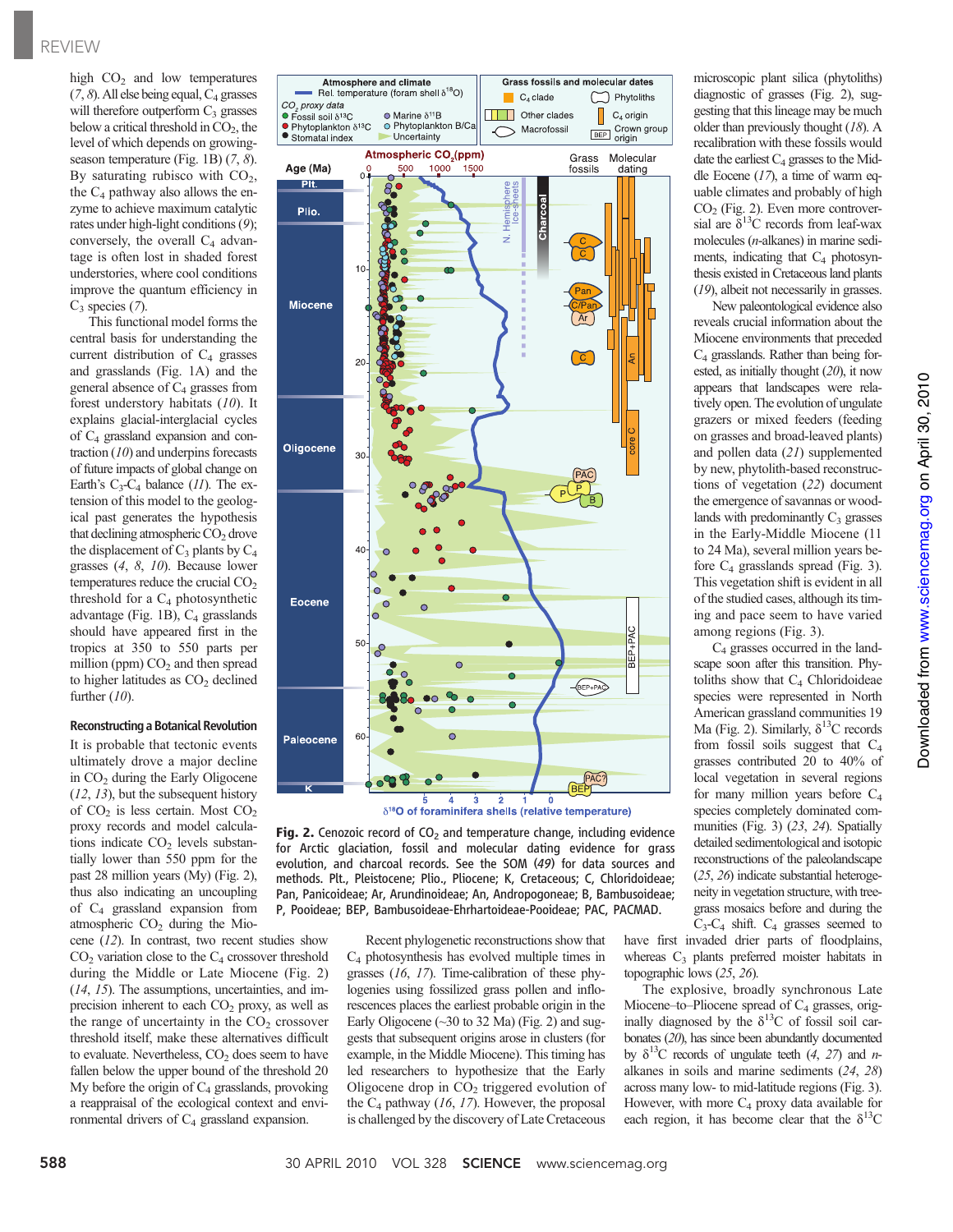records of tooth enamel and soil carbonate record different aspects of  $C_4$  expansion. Evaluating both proxies concurrently allows us to distinguish overall vegetation change, recorded by soil  $\delta^{13}C$ , from changes in herbivore food source, mirrored in tooth enamel  $\delta^{13}$ C. Specifically, data from North America, Siwaliks (Himalayan foreland in Pakistan), Argentina, and Kenya show that particular mammals started feeding largely on  $C_4$  grasses  $\geq 1$  My before these grasses became abundant (>50%) in the ecosystem (Fig. 3) (29). The rapid adoption of  $C_4$  grazing in these herbivores may mark the emergence of  $C_4$  dietary specialists in faunal communities or else expansion of  $C_4$  grasses at the expense

of  $C_3$  grasses, but not necessarily at the expense of  $C_3$  woody vegetation.

In contrast, the overall  $C_3-C_4$  tran-

sition in vegetation (inferred from soil carbonate  $\delta^{13}$ C) seems to have typically been much slower, with little evidence of the latitudinal gradient in C4 grassland appearance expected from the crossover threshold model. It occurred ~3 My earlier in the Siwaliks and China, compared with temperate North America and tropical Kenya (Fig. 3). The Eastern Mediterranean, North America, and China were located at roughly equivalent paleolatitudes, yet only the latter two became C4-dominated in the Late Miocene, and at slightly different times and rates. The Eastern Mediterranean remained dominated by  $C_3$  plants throughout the Neogene, although the summer droughts that are now thought to exclude  $C_4$  grasses from this region originated only 3 Ma (30).

The wealth of high-resolution data now available point to a complex Late Miocene–to–Pliocene ecological transition, where the roughly correlated  $C_3-C_4$  shifts across continents differ in many details. The decoupling in time of the transition from forest to  $C_3$  grassland and the later expansion of  $C_4$  grasses indicate that different drivers were probably involved. Similarly, the lag between the origins of  $C_4$  grasses and their subsequent rise to dominance suggest separate triggers. These observations necessitate a reassessment of the factors driving  $C_4$  grassland origins and suggest that the problem is best framed as two related questions: (i) What drove the forest-to-grassland transition? (ii) Why did these grasslands later become  $C_4$ -dominated in warm-climate regions?

## What Drove the Forest-to-Grassland Transition?

The abundance of woody vegetation (i.e., trees and shrubs) versus grasses in modern grasslands is maintained by two primary mechanisms. First,  $C_3$  and  $C_4$  grasses may tolerate soil factors or climatic extremes that limit the establishment or survival of woody plants. Second, grasslands are sustained by fires and herbivory, which limit the recruitment and growth of woody species (31). Improved understanding of these different drivers and their interactions has inspired novel hypotheses about the origins of  $C_4$  grasslands and has revived some old ones. All invoke regional or local factors and focus on increased aridity and/or shifts in disturbance regime. Stable oxygen isotope ratios ( $\delta^{18}$ O), sedimentology, and floral records



Fig. 3. Neogene record of changes in vegetation structure (from forest vegetation to an environment with substantial amount of grass cover), and of photosynthetic pathway ( $C_3$  versus  $C_4$ ), in vegetation and in diet of ungulates from various regions (49). Ol., Oligocene.

point to the development of seasonal climates with warm-season precipitation in South Asia (20, 32). The onset of a dry season causing intensified fire cycles in this region is therefore favored as a driver of the forest-to-grassland transition and is supported by charcoal records indicating increased occurrence of fire on several continents (29, 33). Based on  $\delta^{18}$ O and leafwax hydrogen isotope ratios  $(\delta D)$ , an overall increase in aridity (as opposed to seasonality) has been proposed for both South Asia and East Africa (28, 34, 35), with no explicit role for disturbance. In a third scenario using fossil-soil data from South Asia, East Africa, and North America, dry-

> adapted C4 grasses evolved herbivore resistance and/or traits leading to fuel accumulation, allowing them to expand their ecological niche into more mesic habitats, at the expense of trees (36, 37).

> A major problem with these Late Miocene and Pliocene scenarios is that they rely on mechanisms that today maintain the grass-to-tree/shrub balance in C4 dominated ecosystems, whereas the fossil record shows that the (much earlier) forest-to-grassland transition involved mainly  $C_3$  grass species (Fig. 3). Whether similar processes drove the spread of  $C_3$  grasslands is an important question that remains to be tackled (22). Nevertheless, modern ecology illustrates that the abundance of grass versus woody vegetation is controlled by complex sets of factors playing out over different spatial scales. At the regional scale, grasslands are sustained by climate/soil/disturbance interactions, mediated by the traits of the grass flora and herbivore fauna. Locally, topographic effects generate microhabitat variation that supports a mosaic of distinct grass communities with very different trait combinations (38, 39). The general message is clear: Traits that are, at best, only indirectly related to  $C_4$  photosynthesis currently play important roles in allowing grasses to dominate vast areas of natural grassland.

## Why Did Grasslands Become C4-Dominated?

Questions of this scale have historically fallen into the realm of ecosystem ecologists and plant physiologists and have rarely received attention from the field of evolutionary biology (40). Our understanding of grass phylogenetics and patterns of  $C_4$  evolution in grasses has improved considerably over the past decade (16, 17, 41). Though obviously im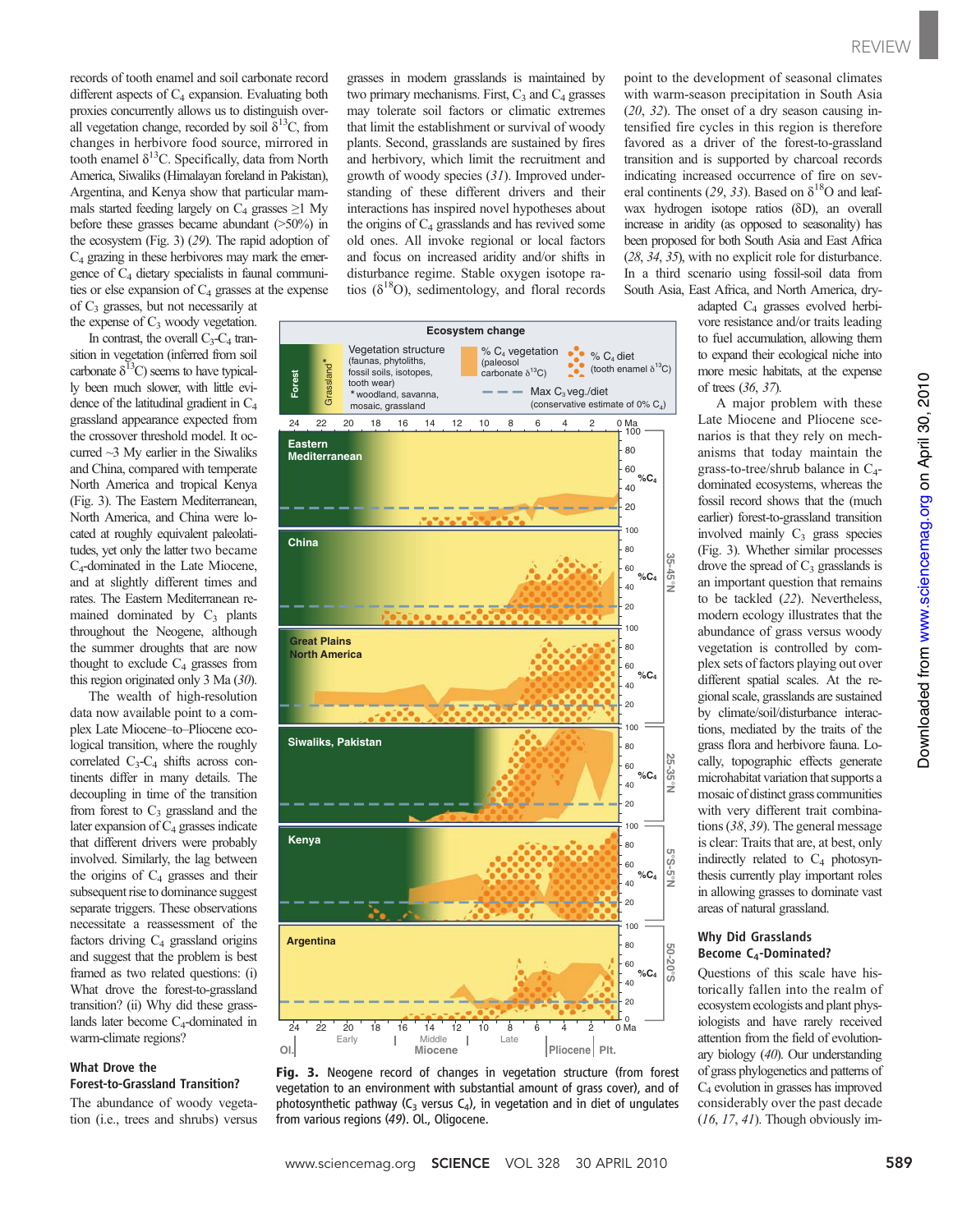portant for understanding  $C_4$  origins, phylogeny should play an equally large role in evaluating ecological and physiological consequences of the pathway.

Most previous studies comparing  $C_3$  and  $C_4$ grasses have chosen taxa that span the deepest divergences within the grass lineage, comparing members of the Pooideae, a strictly  $C_3$  lineage, with  $C_4$  members of "PACMAD" (an acronym for Panicoideae, Aristidoideae, Chloridoideae, Micrairioideae, Arundinoideae, and Danthonioideae lineages), a large clade of  $C_3$  and  $C_4$  grasses containing  $\sim$ 18 independent origins of the C<sub>4</sub> pathway (Fig. 4). However, Pooideae and PACMAD last shared a common ancestor >50 Ma, allowing both lineages to evolve many differences that will confound any potential  $C_3-C_4$  signal (40). Recent work indicates that PACMAD species tend to be warm-adapted whether or not they are  $C_4$ , suggesting that the evolution of cold tolerance in Pooideae may be as important as  $C_3-C_4$  differences in establishing the ecological sorting of grass species along temperature gradients (42). Therefore, isolating the effects of  $C_4$  photosynthesis on any aspect of grass biology (from biochemistry to ecology) requires comparisons between closely related  $C_3$  and  $C_4$  taxa within the PACMAD clade. For example, studies show that responses to climatic extremes of cold and drought are as important as differing photosynthetic performance in determining the ecological characteristics of  $C_3$  and  $C_4$  subspecies of the grass Alloteropsis semialata (43).

Similarly, grouping the multiple, independently derived  $C_4$  lineages within PACMAD into a single  $C_4$  functional type probably masks underlying variation in other traits that could be important at the community and/or ecosystem level. Key differences among  $C_4$  plants have been acknowledged for many years because of the presence of  $C_4$  photosynthetic subtypes distinguished by variation in anatomy, biochemistry, and physiology (44–46). The recurrent evolution of the  $C_4$  pathway in grasses presents another opportunity for variation, as each origin arose within a unique internal (and probably external) environment. Researchers have already documented that independent  $C_4$  lineages exhibit different growth responses to elevated  $CO<sub>2</sub> (47)$ and that previously recognized sorting of subtypes along climate gradients is better explained by the sorting of different  $C_4$  lineages (48).

The above studies indicate that seemingly selfevident relationships between C<sub>4</sub> photosynthesis and physiological properties or ecological tolerances become decidedly less certain when viewed within a phylogenetic context. Phylogenies emphasize the rich organismal diversity that is contained within the  $C_4$  grass functional type and also provide the perfect framework for evaluating how different grassland systems have been assembled from these independent lineages. The major challenge in this area is to understand how the  $C_4$ pathway has been functionally integrated into each of these diverse organismal backgrounds, and in



Fig. 4. The evolution of photosynthetic pathway and grassland dominants in Poaceae (the grass family). A 2684-taxon tree of Poaceae and outgroups, constructed from molecular-sequence data (49). Evolutionary patterns of photosynthetic-pathway variation and grassland dominance (49) are indicated by branch colors. The origins of both  $C_4$  photosynthesis and dominance were more clustered on the phylogeny than expected by chance ( $P < 0.05$ ), which was inferred by comparing the total of number of changes in each trait to a null distribution generated by re-shuffling tip values across the phylogeny 1000 times. This clustering indicates that some lineages are more prone than others to evolving dominant grassland species, and focusing comparative studies in these regions of the phylogenetic tree may uncover traits that played a key role in the origins of grassland ecosystems. Letters indicate major clades. E, Ehrhartoideae; M, Micrairioideae; A, Aristidoideae; D, Danthonioideae;  $x = 10P$ , Paniceae (base chromosome number  $x = 10$ );  $x = 9$ P, Paniceae (base chromosome number  $x = 9$ ).

turn, how the resulting ecological characteristics of these lineages influence such large-scale processes as biome development and ecosystem function.

## Most Grass Species Do Not Dominate Grasslands

The complexity of many ecosystems makes it difficult to understand how individual species influence ecosystem function. However, just a handful of species make up the majority of the standing biomass in most grasslands, and species richness is largely contributed by taxa occurring in very low densities. Furthermore, a minority of grasses  $(-600 \text{ out of } -11,000 \text{ species})$ is documented as being ecologically dominant in grasslands (49). These dominant species are phylogenetically clustered, suggesting that certain clades of grasses are more prone than others to evolve traits that promote ecological dominance (Fig. 4). The pattern implies that important characteristics other than the  $C_4$  pathway enable these particular species to become abundant in grasslands. If we assume that paleograsslands had a similar diversity structure as their modern analogs, then understanding the Miocene expansion of  $C_4$ -dominated ecosystems hinges on the question of "How did particular grassland dominants (as opposed to C4 grasses in general) come to occupy such a large fraction of the land surface?" A phylogenetic approach can immediately help to organize new research questions about the evolution of grassland dominants. Below, we highlight key examples of how knowledge from other fields can be integrated within this framework.

How do environmental niche preferences differ between dominant and nondominant grasses? A fundamental question is whether the Late Miocene–to–Pliocene spread of grasslands resulted from the evolution of new environmental niche tolerances in a handful of C4 grasses, or whether climatological changes promoted the geographical expansion of particular niches already inhabited by those grasses. The truth is likely to be some combination of both scenarios. We currently have little quantitative information on how environmental niches are distributed within the PACMAD clade. By reconstructing the evolution of environmental niche space across the grass phylogeny (42), we will be able to address when and how key changes occurred. Is the environmental niche relatively conserved across certain clades of PACMAD, or is it evolutionarily labile? Have dominants

www.sciencemag.org on April 30, 2010 Downloaded from www.sciencemag.org on April 30, 2010 Downloaded from

from different lineages converged on similar niche space when living in the same biogeographical region? Do dominant species always exhibit broader ecological ranges than their nondominant sister taxa?

How do grass species dominate grasslands? Understanding the timing and phylogenetic distribution of  $C_4$  origins in grasses is obviously fundamental to understanding the rise of  $C_4$ grasslands. The same is true for other traits that promote species' dominance, highlighted in the rich ecological literature on competitive interactions in grasslands (50). Multiple comparisons of dominant and subdominant sister taxa will help to identify traits associated with shifts to dominance, and broader surveys of how those traits are distributed across PACMAD will improve our understanding of their evolutionary history. In fire-driven grasslands of African monsoonal climate regions, for instance, dominant grasses typically have wellprotected buds and storage reserves, and they resprout quickly after defoliation (31). Other traits act to induce fire: High wet-season growth rates and slow rates of leaf decomposition result in large fuel accumulation (31). When and where